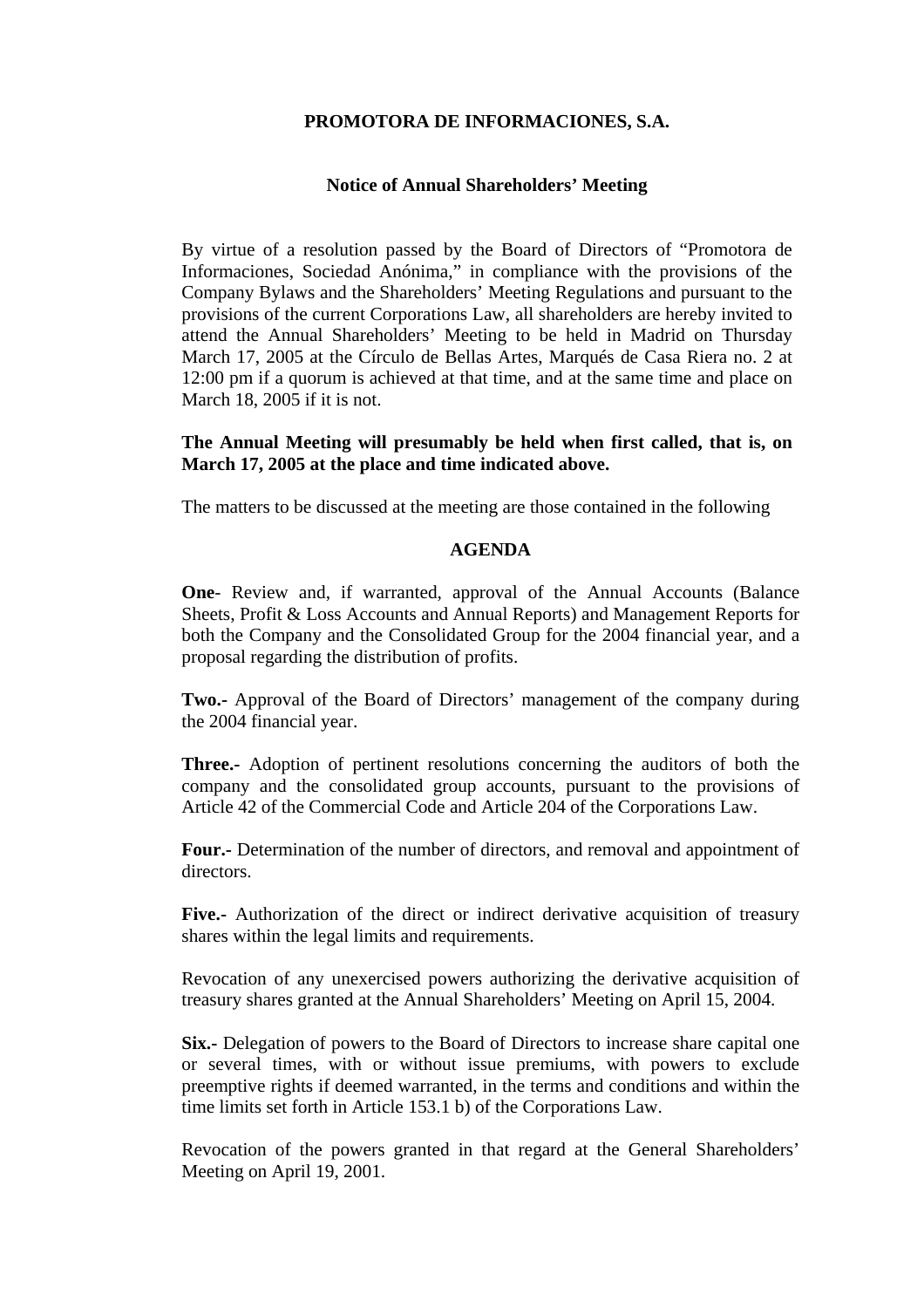**Seven.-** Authorization for the Board of Directors to issue bonds that are convertible and/or exchangeable for shares in the company, as well as warrants or other similar securities that may directly or indirectly grant rights to subscribe or acquire stock in the company. Determination of the conditions and types of conversion and/or exchange and the amount of capital increase required. Delegation of powers to the Board of Directors to determine any details of the issue not decided at the Shareholders' Meeting.

**Eight.-** Issue of bonds convertible into and/or exchangeable for shares in the company, excluding preemptive rights, delegating the power to implement this resolution to the Board of Directors. Determination of the conditions and types of conversion and/or exchange, and the amount of capital increase required. Delegation of powers to the Board of Directors to determine any details of the issue not decided at the Shareholders' Meeting.

**Nine.-** Delegation of powers.

#### **RIGHT TO ATTEND**

Pursuant to the provisions of Article 15 of the Company Bylaws, Article 7 of the Shareholders' Meeting Regulations and Article 104 of the Corporations Law, all shareholders who either individually or as a group hold at least 60 shares recorded on the corresponding share ledger five days prior to the date that the meeting is held and who obtain the corresponding attendance card issued by one of the depositary entities belonging to Iberclear may attend the meeting.

#### **RIGHT OF REPRESENTATION**

All shareholders entitled to attend may appoint a proxy to represent him/her at the Shareholders' Meeting by complying with the requisites and formalities set forth in Article 15 of the Company Bylaws, Articles 8 ff. of the Shareholders' Regulations and in law.

Representation by proxy shall be noted on the attendance card or in a letter which, in either case, must bear an original signature. The document designating a proxy must contain or be accompanied by the meeting agenda as well as a request for instructions as to how to exercise the right to vote and an indication as to how the proxy should vote if precise instructions are not provided. If the shareholder appointing a proxy fails to give him voting instructions, it is understood that he shall vote in favor of the Board of Directors' proposals.

A proxy may likewise be granted by electronic means using the Company's web page, and the electronic document sent by the shareholder must include a recognized or advanced digital signature of any of the providers of certification services listed in the following section concerning absentee voting. Representation by proxy using electronic means must be received by the Company at its headquarters at least 24 hours before the first time that the meeting is scheduled to be convened.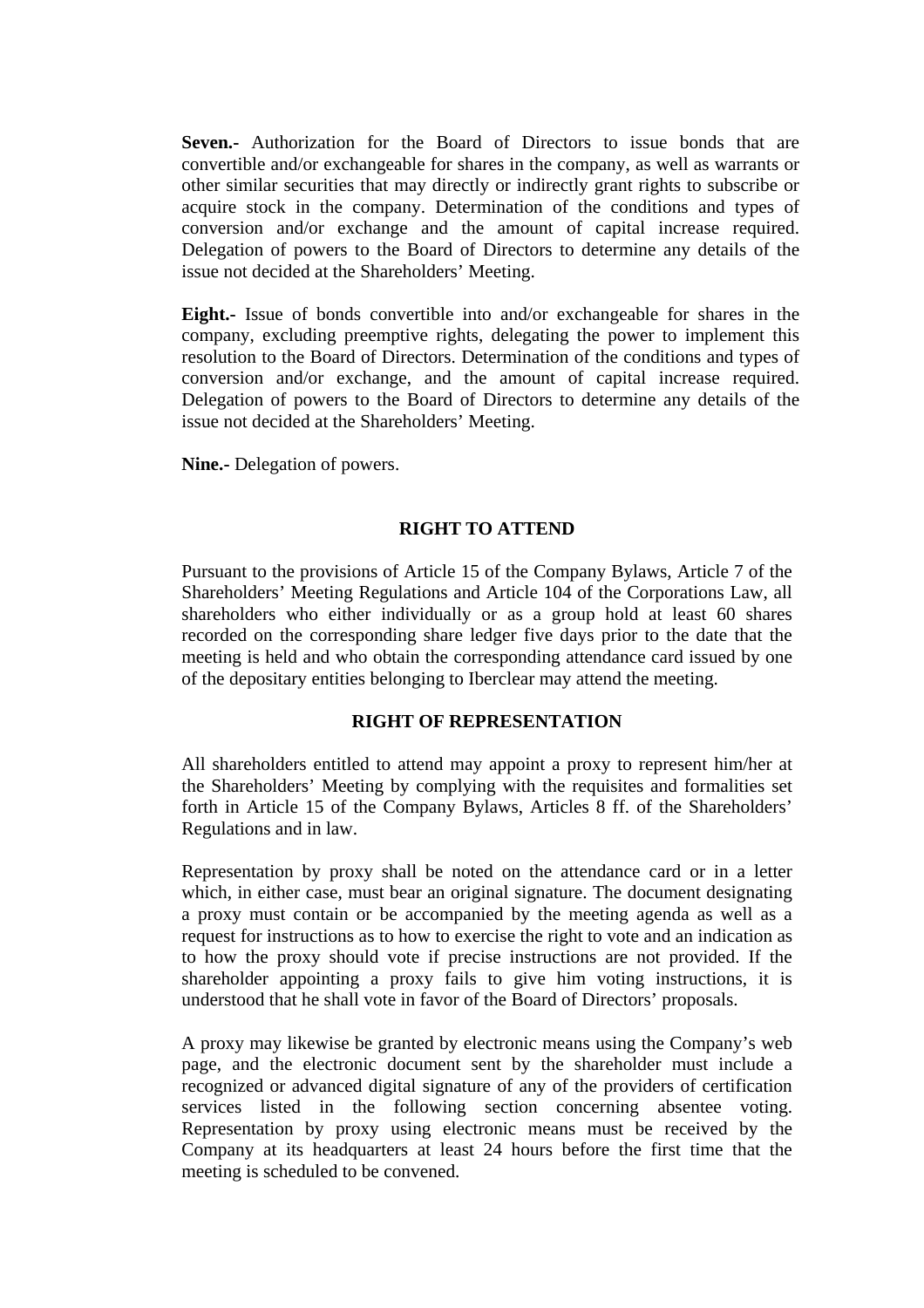# **ABSENTEE VOTING**

Shareholders may cast absentee votes by fulfilling the requisites and formalities set forth in Article 15 of the Company Bylaws, Articles 8 ff. of the Shareholders' Regulations and in law.

To vote by post, shareholders must fill out and return to the Company a standard form provided by the Company for that purpose, which shall include the information necessary to verify that the person in question is indeed a shareholder, and the shareholder's signature must be notarized or recognized by a depositary entity participating in Iberclear. If the case of corporate entities, the form must be accompanied by a document evidencing that the person signing the form has sufficient powers to do so.

Votes may be cast by electronic means through the Company web page, and the electronic document that shareholders send for that purpose must include a recognized or advanced digital signature from any of the following providers of certification services: CERES (Fábrica Nacional de Moneda y Timbre - Real Casa de la Moneda), CAMERFIRMA or ANCERT (Agencia Notarial de Certificación).

Absentee votes must be received by the Company at its headquarters at least 24 hours before the first time that the meeting is scheduled to be convened. If not, the vote will be considered as not having been cast.

## **RIGHT TO INFORMATION**

Upon publication of this Notice of Meeting and in compliance with the provision of Articles 144, 153, 159, 212 and 292 of the Corporations Law, Article 117 of the Securities Market Law and Article 11 of the Shareholders' Meeting Regulations, shareholders may inspect the following documents at the Company's offices (Gran Vía 32, Madrid), on the Company webpage (www.prisa.es), or request that they be delivered to them free of charge (by contacting the Shareholders Information Office from 9:30am-2:00pm and 4:30pm-7:00pm, Mon.-Fri., phone nos. 91 330-1003, 91 330-1087 and 91 330- 1174, or by email at  $\text{i}a@ \text{prisa.es}$ :

**-** The full text of the Company and Consolidated Group's Annual Accounts (Balance Sheets, Profit and Loss Accounts and Annual Reports) and Management Reports for the 2004 fiscal year, together with their respective audit reports (Item One on the Agenda).

- Directors' Report concerning the proposal to delegate to the Board of Directors powers to increase share capital and to exclude preemptive rights, if deemed warranted (Item Six on the Agenda).
- Directors' Report and Auditors' Report concerning the proposal to authorize the Board of Directors to issue bonds that are convertible and/or exchangeable for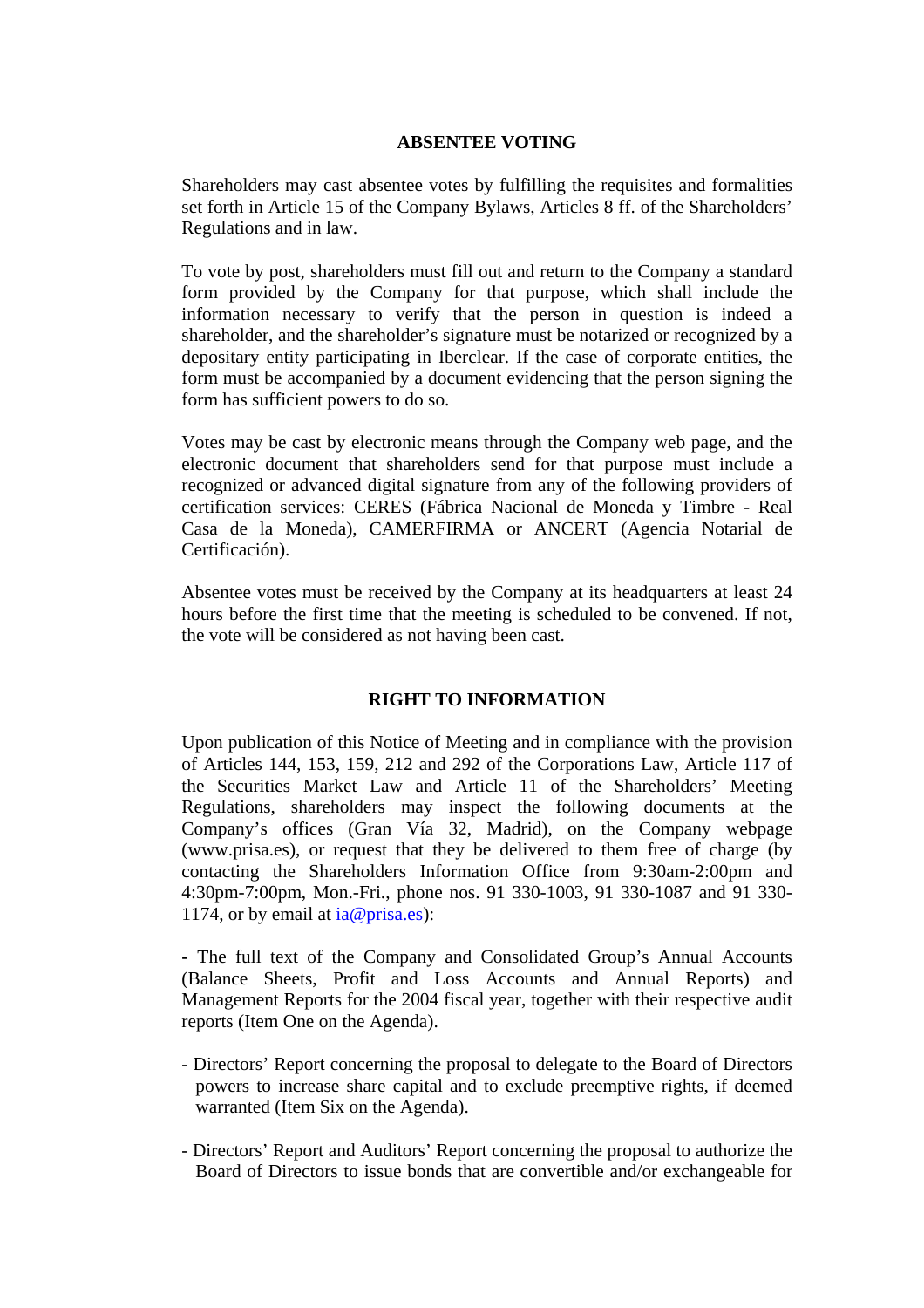shares in the company, as well as warrants or other similar securities that may directly or indirectly grant rights to subscribe or acquire stock in the company. Determination of the conditions and types of conversion and/or exchange and the amount of capital increase required. Delegation of powers to the Board of Directors to determine any details of the issue not decided at the Shareholders' Meeting (Item Seven on the Agenda).

- Directors' Report and Auditors' Report concerning the proposal to issue bonds convertible into and/or exchangeable for shares in the company, excluding preemptive rights, and delegating the power to implement this resolution to the Board of Directors. Determination of the conditions and types of conversion and/or exchange, and the amount of capital increase required. Delegation of powers to the Board of Directors to determine any details of the issue not decided at the Shareholders' Meeting (Item Eight on the Agenda).
- The full text of the proposed resolutions corresponding to the items on the Agenda that the Board of Directors will submit at the Shareholders' Meeting.
- Forms and conditions for exercising the shareholders' right to information, proxy voting and absentee voting.

Shareholders may likewise inspect the following documents at the Company's offices (Gran Vía 32, Madrid), and on the Company webpage (www.prisa.es):

- Annual Report on Corporate Governance for the 2004 financial year.
- Annual Report of the Audit and Compliance Committee for the 2004 financial year.
- Rules for Interpreting and Applying the Shareholders' Meeting Regulations of Promotora de Informaciones, S.A., approved by the Board of Directors.

Pursuant to the provisions of Article 112 of the Corporations Law and Article 6 of the Shareholders' Meeting Regulations, up to seven days prior to the date of the general meeting shareholders may request in writing that the directors provide them with information or clarification, or pose questions concerning the items on the Agenda or the information made available to the public by the Company in its announcements to the National Securities Exchange Commission since the last general meeting.

Requests for information must conform to the rules set forth in Article 6 of the Shareholders' Meeting Regulations. In written requests for information, applicants must prove their identity by means of a photocopy of their National ID Card or passport and, in the case of corporate entities, a document evidencing that the person requesting the information has sufficient powers to do so. In addition, persons requesting information must demonstrate that they are indeed shareholders or provide sufficient evidence to that effect (concerning the number of shares, depository entity, etc.), so that this can by verified by the Company.